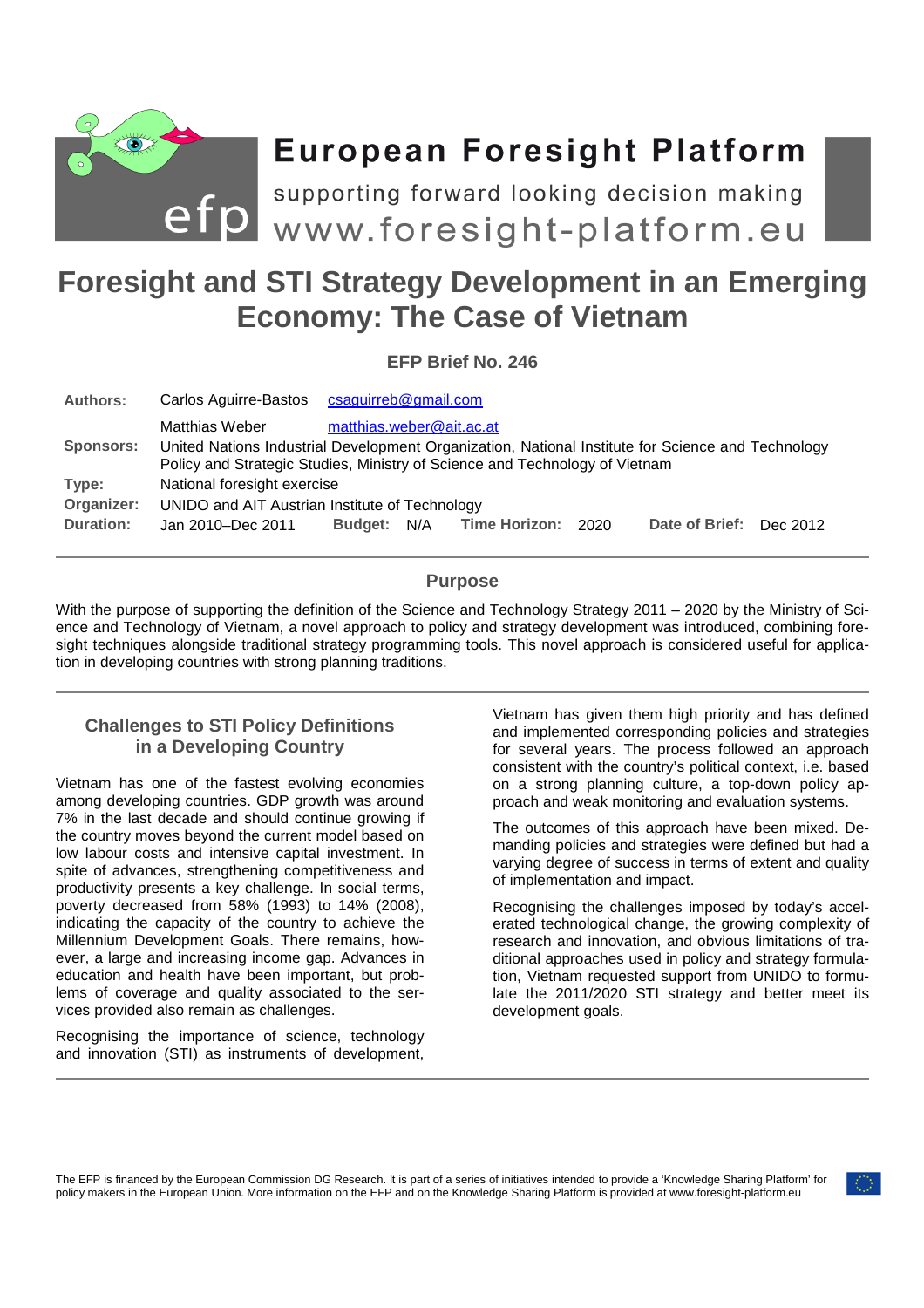# **The Novel Approach to Policy and Strategy Definition**

Responding to the above request, the project developed and applied a novel approach to policy and strategy definition by using foresight as a focusing and policy informing tool, aiming to support, step by step, the preparation of a fully-fledged national STI strategy (UNIDO 2010a) and facilitate the institutional embedding of the foresight and strategy process. Very few cases of foresight exercises are known to focus explicitly on the future shaping of the whole STI system.

The application of the novel approach to shape the STI system requires its components and functions to be explicitly identified. On this basis, it is of crucial importance to ensure, first of all, an effective and efficient operation of the STI system in structural terms ("**structural priorities**"). More specific priorities can only be tackled if the main STI system functions operate properly.

A second element playing an important role in the context of the definition of policy and strategy are three types of **thematic priorities** on which to concentrate efforts beyond structural ones: key science domains, technology areas and application fields.

A third element concerns **time**. Any policy or strategy should target a given time frame, and the targets defined within this horizon should be both challenging and achievable while steps towards defining them need to be clearly defined.

Finally, foresight and STI policy strategy development should be embedded in a comprehensive framework of policy definition.

The approach combines thematically focused and systemic-structural foresight activities, on the one hand, and STI strategy propositions, on the other, implemented in a co-evolutionary manner:

- 1) **Foresight activities** with the purpose of exploring the future development of the STI system at the national level and for specific key technologies, combining exploratory and normative approaches, and devising options and roadmaps for future action.
- 2) **STI strategy propositions** to "translate" the findings of foresight into position papers that can be easily fed into the development and formulation of the actual STI strategy. In turn, insights generated in the context of the STI strategy can be fed back into the foresight exercise.

In this approach, foresight activities and the development of the STI policy and strategy are closely intertwined, as shown in Figure 1.



**Figure 1: Proposed Methodological Approach** 

To ensure a timely transfer of the knowledge generated by the foresight activities into the STI strategy development process, interfaces between the two processes must be carefully designed. Cross-membership between the working groups in charge of foresight and strategy development respectively is an important transfer mechanism, as is the preparation of well-fitted and targeted input papers (position papers) to feed strategy development at key points in time. For the application of the novel methodology five phases can be foreseen, as follows:

#### **Phase 1: Analysis, positioning and exploration of the STI system**

In this phase, the relative performance of the STI system is analysed, a preliminary SWOT analysis constructed, and the main current policies and strategies assessed in order to capture the country's present situation. This phase also explores trends related to contextual local and international developments and drivers that are likely to affect the country's STI system in the coming years; from these trends and drivers, first exploratory scenarios can then be constructed.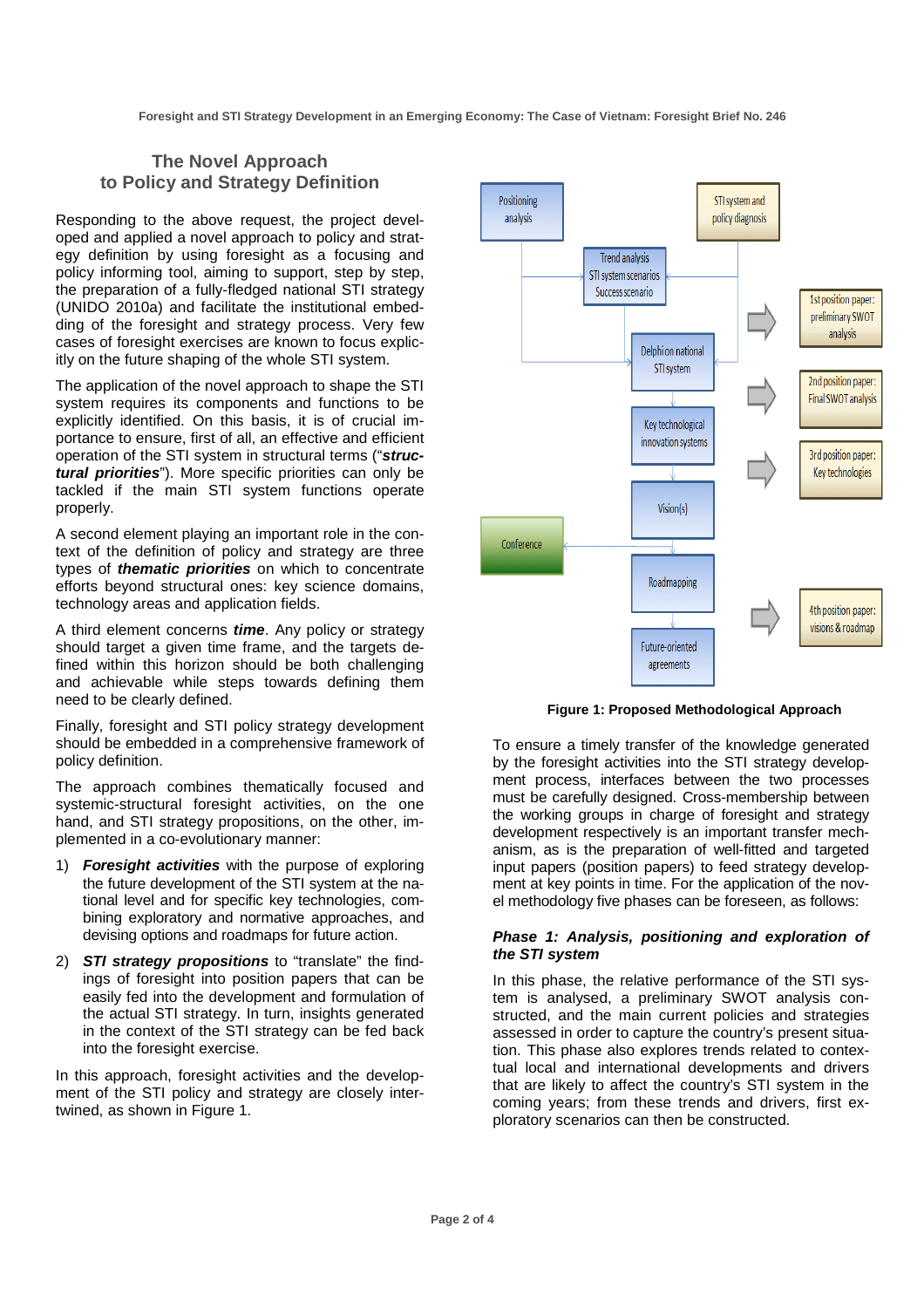On top of these exploratory scenarios, a so-called "success scenario" needs to be developed in order to obtain a first normative orientation and a set of criteria to determine what a desirable future for the country's STI system might look like. The success scenario also provides the basis for specifying criteria for the selection of technology areas to be analysed in more depth later in the process.

The result of this phase is resumed into a first informing **"position paper",** which is then fed into the strategy team.

#### **Phase 2: Deepening of the exploration of the STI system using Delphi methodology**

The second phase deepens the exploration of the STI system by way of a Delphi enquiry, which is used as a means to interact extensively with the expert and stakeholder communities and to collect further inputs and feedback on three main aspects: a) the trends identified, b) the exploratory and success scenarios developed for the STI system together with their main structural characteristics and deficits, and c) main technology areas of importance to the country.

The Delphi can be implemented in four main blocks: a) scenario assessment and perspectives on success in STI, b) national and international context of the STI system, c) structural challenges in the STI system and d) potential technology areas. As Delphi surveys are difficult to carry out in many developing economies, other types of consultative foresight techniques may be used as alternative options.

The assessments from the Delphi can then be analysed and interpreted in the light of the currently envisaged objectives and targets of the national development plan and strategy in order to trigger a debate to what extent there is actually the systemic capacity in place to achieve what has been formulated as targets.

This phase serves as the basis for preparing a **second position paper** to provide a deepened SWOT analysis of the STI system, together with first views on possible technology areas to focus on in the next module.

#### **Phase 3: Exploring key technology innovation systems**

This phase takes a limited number (5-6) of promising technology areas as its starting point. Based on suggestions from the second position paper and close interaction with the STI strategy drafting team, these areas can be defined with a view to achieving important socio-economic development goals. Apart from identifying and assessing key technologies in these areas, this analysis aims at exploring the systemic requirements that the area-specific STI systems in which these key technologies are embedded have to meet in order to ensure their successful development and application.

The key technology (4 to 5 per area) analysis can be based mainly on panel work and possibly on interviews with additional key experts. Depending on a country's specific situation, criteria for the selection of key technologies could be, for instance, their relevance to industrial application and to the positioning of the country in international production networks, the relative strength of the country in this key technology or the potential to become an autonomous leader in this key technology as contrasted with being dependent on critical imports.

A **third position paper** takes into account the findings of this phase and elaborates on the opportunities and requirements in a selected set of key technology innovation systems

#### **Phase 4: Vision and roadmap for STI systems**

This phase moves from the analytical and exploratory perspectives adopted in the previous phases towards a more normative perspective on what a desirable future of the STI system could look like, and what steps may be needed to get there.

The panels established in the previous step develop visionary outlooks for the key technology innovation systems they have been dealing with. Building on the insights on requirements for key technology innovation systems, they sketch how these systems should look like within a given time horizon. Similarly, a previously established crosscutting panel should work on a vision at the level of the STI system.

Some harmonisation of the different visions is achieved by a joint workshop of the different panels because the STI system visions should build on sector visions and the sector visions should be framed by the STI system vision. The different visions can finally be compiled in a single document.

A final and **fourth position paper** can then be prepared to feed the visionary and roadmap-related elements into the policy and strategy development process.

#### **Phase 5: Future-oriented agreements and their implementation**

The final phase of the process deals with the conclusion of concrete agreements between actors and stakeholders to undertake specific joint action in line with the STI policy and strategy developed. This phase is already about making first steps towards the implementation of the strategy.